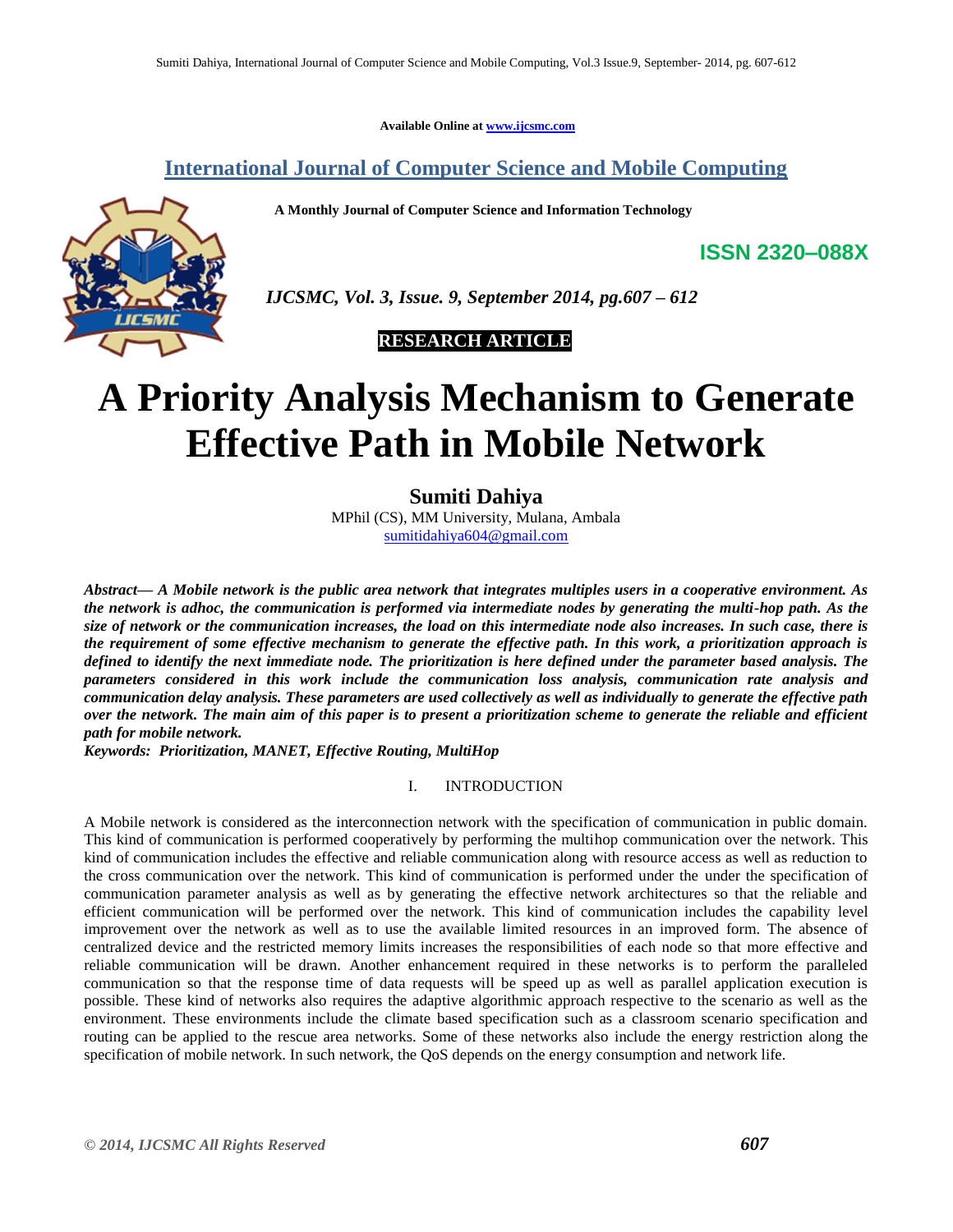

The improvement to the existing routing protocols is also done under these environment and energy adaptive specifications.

Figure 1 : Mobile Network

As the size of network increases, instead of performing the communication over the global network, a cluster adaptive approach is applied to perform efficient communication over the network. According to this, complete network is divided in smaller segments called clusters and each cluster is controlled by a centralized unit called controller node. The architecture of this hybrid clustered mobile network is shown in figure 1. The nodes present in a cluster, directly communicated with the controller node. Here many-to-one communication is performed and the cluster data is communicated directly to the controller node. Now to perform the communication with other network, these clusters performed the communication cooperatively and transfer data to the network controller. This network controller is able to transform the data and to perform the communication with other networks.

The controller node is here able to handle the multiple requests simultaneously and having the high processing and memory capability. As the requests are handled, these requests are maintained in a queue. This queue is called process queue. The performance of the system depends on the capabilities of this controller node. This controller node is specified with the processing specifications as well as responsibilities. To improve the communication it is required to schedule these requests effectively so that the effective communication will be performed. To define this there are number of scheduling approaches adapted by the researchers. These approaches include the specification of communication parameters and the node prioritization. T

The presented work is about to define the effective routing in a homogeneous or heterogeneous mobile network under the specification of node prioritization. The work is here performed based on the communication parameters analysis. In this section, the description of mobile network and mobile network architecture is defined along with network strengths exploration. In section II, the work defined by earlier researchers is discussed. In section III, the presented algorithmic approach is discussed. In section IV, the conclusion obtained from the work is discussed and presented.

### II. Existing Work

In this section, the work defined by earlier researches is presented and discussed. Sung-Ju Lee $[1]$  has defined a work on the comparative analysis on different mobile network protocols. This comparative analysis is performed for MAC protocols as well as multicast protocols. The comparative analysis is here performed in real wireless environment with vast number of parametric specification including the group size, mobility, multicast, load etc. Author defined the analysis under different load conditions such as the congestion and the collusion situation. The mobility situations are defined under different scenarios and the robustness of the protocols is achieved under the specification of architecture and the mobility specifications. The communication over the network is analyzed under the specifications of increasing scenario specification of cost and parameter specification based analysis. This kind of specification includes the generation of route generation with the network specifications and generations. This kind of network also includes the specification of the network cooperation as well as its eventual estimation so that effective network route will be generated. C-K. Toh[2] has defined a study based on work on two multicast routing protocols for mobile network. Author performed the comparative analysis under the performance and simulation scenario specification. These protocols include the ODMRP and ABAM protocols. The first protocol here is the flooding based protocol that provided the effective throughput even in high mobility scenarios with the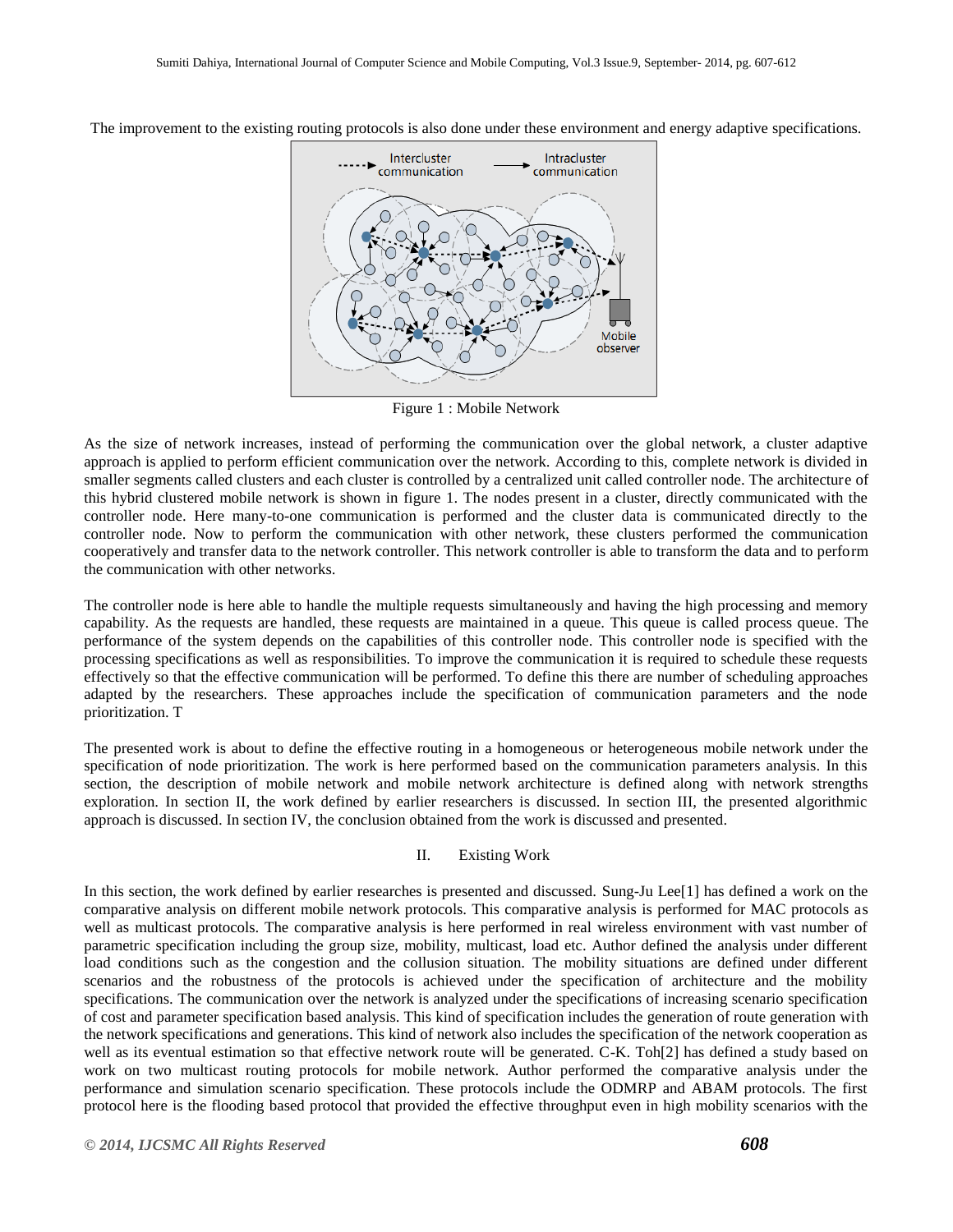specification of the node memory. ABAM protocol is the associatively based protocol that observe the mobility at earlier stage and later on perform the communication under communication over head and delay analysis. This kind of protocols are effective to provide high throughput under the power and bandwidth specifications.

I.Chatzigiannakis[3] has defined a work on the probability based estimation to perform the network connection and to perform the relative effective communication over the network. This kind of network includes the specification of performance analysis and and network generation with the specification of effective route in hierarchical networks. This kind of networks is specified with the access port specification and port level communication over the mobile network. This network form is also defined with the specification of network communication with hierarchical communication analysis. Chae Young Lee[4] has defined a work on hybrid structure analysis with the tree and mesh communication analysis and network generation. This hybrid structure is defined under the communication specification and analysis under the threshold specification and route generation. This kind of networks is constructed with the specification of holding time and threshold specification. This network is specified with the inclusion of end nodes to reduce the holding time under the threshold limits. S.Kavitha[5] has defined a work on transition probability specification and route generation with the specification of probabilistic rules. The mesh protocol is defined under the control packet communication in periodic way. This specification includes the control packet specification and generation called ODMRF and MAODV specification. This kind of controlled packet communication is also analyzed under the multicast group size and number specification with multicast sources as the effective network feature. This kind of specification is done under the protocol specification and improved performance analysis with the specification of data packet header. This specification is here made with the head associated data packet specification and generation so that the controlled communication will be performed and the control overhead over the nodes will be obtained. This kind of communication includes the control overhead based data packet delivery and the specification of the lesser packet drop over the network.

Pedro M. Rniz[6] has defined a work on the efficient and multicast communication in mobility domain as well as fixed network domain. The communication is here performed beyond 3G network specification and the terminal analysis access and the support specification with bandwidth analysis and network consumption analysis. Author has presented a significant architecture to improve the multicast communication so that the performance of the network will be improved at significant point. This kind of network includes the specification or proper extensions as well as generations with the protocol intercooperation analysis and adaptive communication. G. Chelius[7] has presented a multicast routing protocol under the data dissemination specification with radio medium characteristics analysis. This kind of network exploits the intrinsic characteristic analysis to provide the optimization in high density network under the multicast communication. The dense communication is here performed under scalability and tree structure analysis. This structural analysis includes the redundant link generation and specification without forwarding the delegation of the effective communication approach. The zone based communication approach is defined to improve the network communication and to improve the communication architecture. The work is here defined to generate the quality path under the computation and robust communication with the specification of analytical route generation. The dense communication analysis and the connecting path generation is here performed to improve the robustness and efficiency of the network so that the effective deployment of network will be obtained. J.  $Ye[8]$ has presented a power oriented multicast routing algorithm to save the power consumption and to improve the communication power and cost. This kind of network includes the interference control analysis with average hop count based analysis for tree based architecture. Author defined a joint power saving and path efficiency.

Habib Ammari [9] has defined a work on multicast routing protocol for mobile network. Author defined the work for planner region specification and specification of GPS system. Author analyzed the network structure using Voronoi diagrams in a selection and restrictive way so that the effective packet forwarding over the mobile network will be done. Author defined a work on multicast specification and range limit so that the effective network communication will be performed. Author presented the work under the specification communication and mobility pattern analysis. Steffen Blodt[10] has defined P2P communication in mobile network. Author specified the improvement to existing NICE protocol to improve the network performance and efficiency. Author defined the work under the topological specification so that the improvement to the system will be obtained. Author defined the arbitrary specification and overlay with file sharing specification.

#### III. PROPOSED WORK

The presented work is about to generate an effective for a homogenous or heterogeneous mobile network. The work is here defined to generate the effective routing under parameter based analysis for mobile network. This analysis is here performed to analyze the eligibility of a node to set it as next neighbor. This eligibility analysis is here performed under different parameters. The parameters considered in this work are communication loss analysis, communication delay analysis and communication rate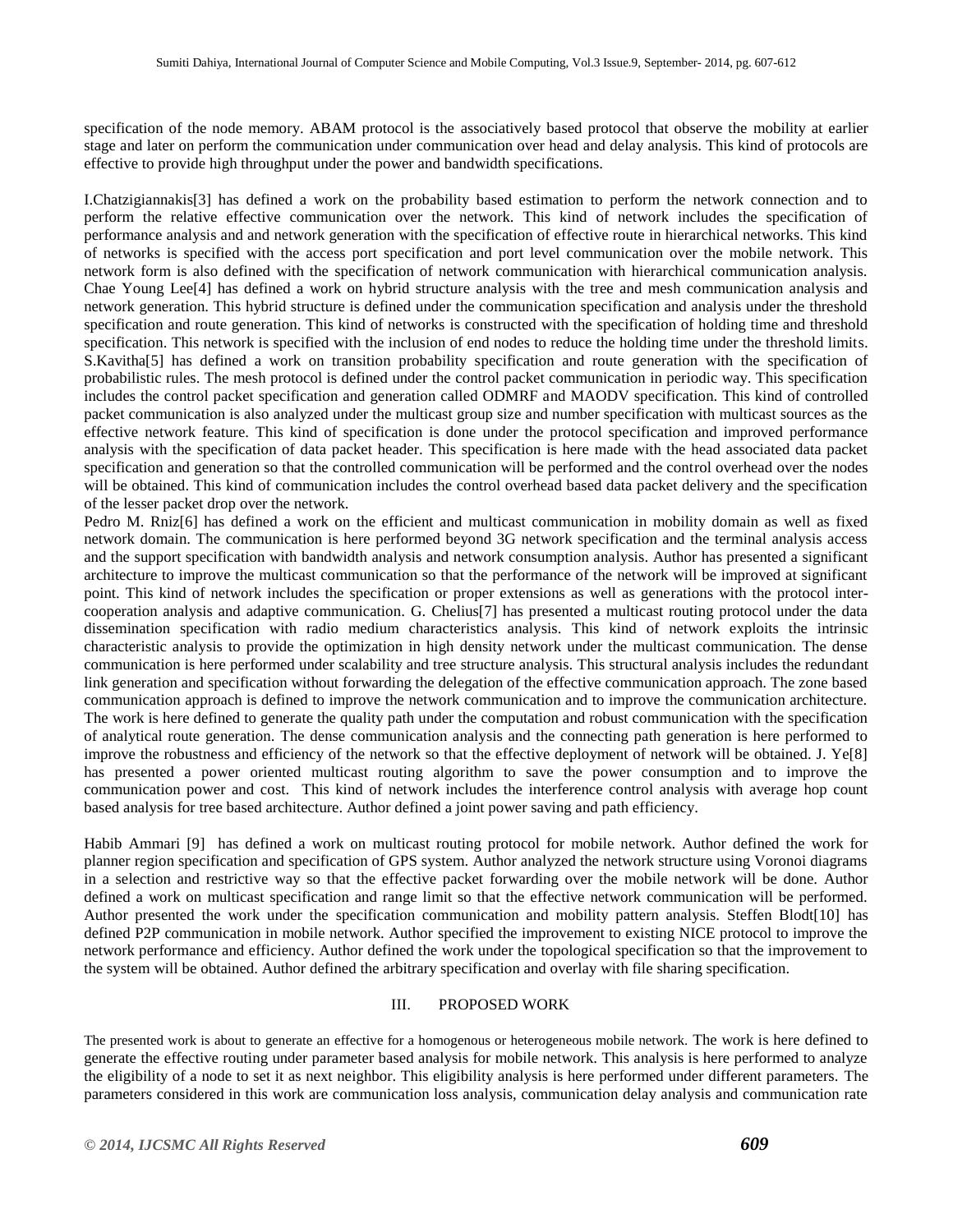analysis. Based on the individual and collective analysis on each node, the priority of a node is decided. The priority of a node is here defined under high, medium and low constraint. The neighbor node with high priority is considered here as the effective next hop that can provide the effective throughput for the communication. The parameters considered in this work are shown in figure 2.



Figure 2 : Communication Parameters

The work is here defined for a random network scenario with static or mobile network. The network is defined with N number of nodes. The specification of source and destination nodes is given. The AODV protocol is set as the on demand protocol to generate the list of neighbor nodes. The communication begins with the specification of source and destination node with inclusion of communication parameters. As the communication begins, the source node is set as the current node. On this current node, the list of neighboring nodes is generated under the protocol capabilities. Once the neighbor nodes are identified, the analysis on these neighbor nodes is done under different parameters. These parameters are described in figure 2. These parameters are analyzed under the given algorithmic approach and based on this analysis; the priority to all the neighboring nodes is identified. The priority given to the nodes can be high, medium or low priority. The high priority node is considered as the most effective and reliable node to perform he communication. This process of identifying the next hop is repeated till the destination node is not achieved. The algorithmic approach defined for this work is shown in table 1.

|  |  | Table 1 : Algorithm |
|--|--|---------------------|
|--|--|---------------------|

| Algorithm() |                                                                                                            |  |
|-------------|------------------------------------------------------------------------------------------------------------|--|
| ł           |                                                                                                            |  |
| 1.          | Generate the network with N Mobile Nodes with<br>the specification of node position and random<br>mobility |  |
| 2.          | Specify the source node Src and Destination                                                                |  |
|             | Node Dst for mobile network.                                                                               |  |
| 3.          | Set Cur=Src                                                                                                |  |
|             | [Set the Source Node as Current Node]                                                                      |  |
| 4.          | While (Cur $\langle$ Dst)                                                                                  |  |
|             | [Generate the network path nodes till the                                                                  |  |
|             | destination node not occur                                                                                 |  |
|             |                                                                                                            |  |
| 5.          | Generate the Neighbor Node list for Cur called                                                             |  |
|             | Neigh                                                                                                      |  |
| 6.          | For $i=1$ to Neigh. Length                                                                                 |  |
|             | [Real All Neighbors]                                                                                       |  |
|             |                                                                                                            |  |
| 7.          | If (Throughput(Neigh(i)) = High And                                                                        |  |
|             | Lossrate(Neigh(i))=Low And                                                                                 |  |
|             | $Delay(Neight(i)) = Low$ and                                                                               |  |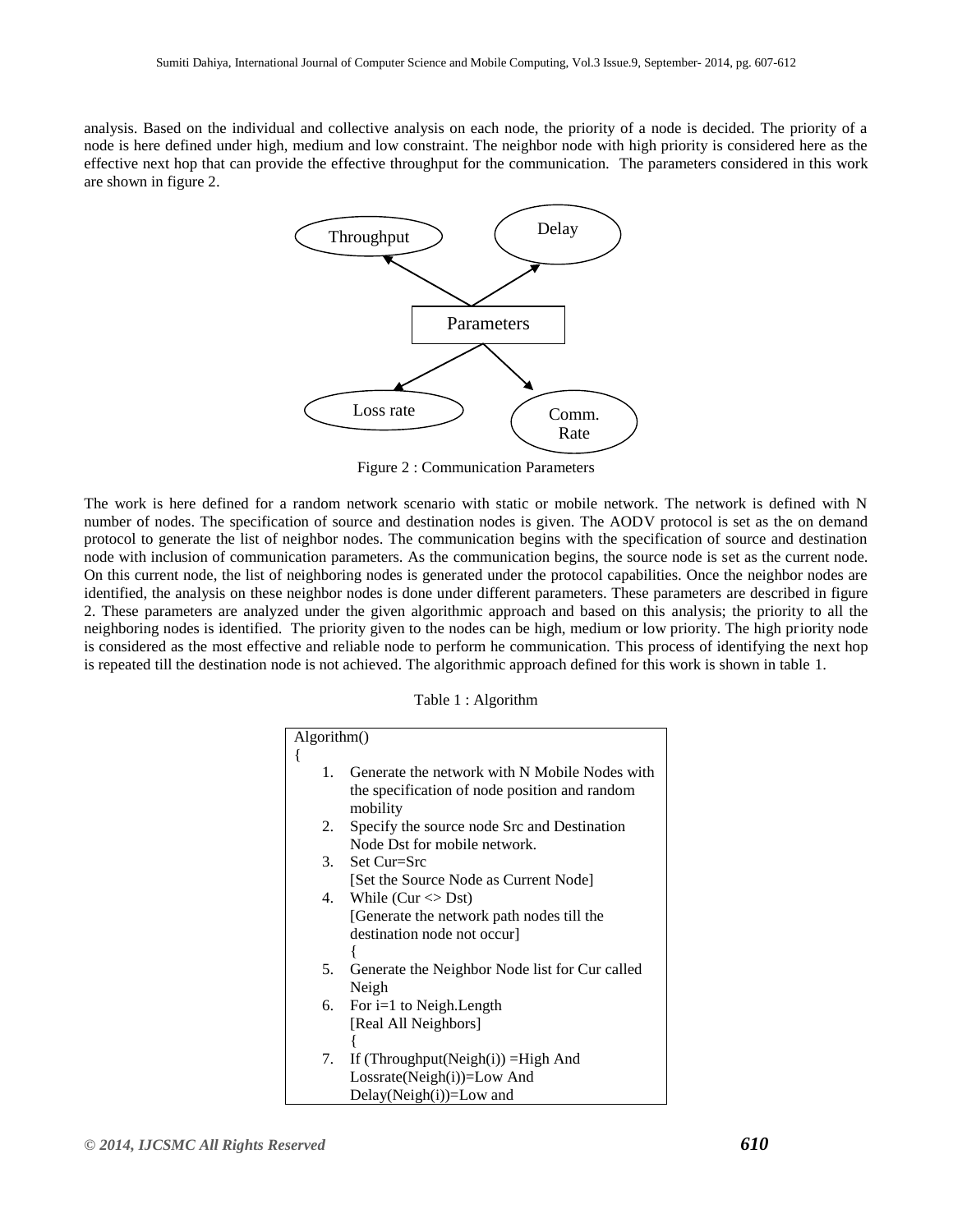|   |    | CommRate(Cur)=High)                          |
|---|----|----------------------------------------------|
|   |    |                                              |
|   | 8. | Set Neigh(i).Priority=High                   |
|   |    |                                              |
|   | 9. | Else If (Throughput(Neigh(i)) = High And     |
|   |    | Lossrate(Neigh(i))=Low And                   |
|   |    | Delay(Neigh(i))=Low)                         |
|   |    |                                              |
|   |    | 10. Set Neigh(i).Priority=High               |
|   |    |                                              |
|   |    | 11. Else If (CommRate(Neigh(i)) = High And   |
|   |    | Lossrate(Neigh(i))=Low And                   |
|   |    | Delay(Neigh(i))=Low)                         |
|   |    |                                              |
|   |    | 12. Set Neigh(i).Priority=High               |
|   |    |                                              |
|   |    | 13. Else If (CommRate(Neigh(i)) = High And   |
|   |    | Lossrate(Neigh(i))=Low And                   |
|   |    | Delay(Neigh(i))=High)                        |
|   |    |                                              |
|   |    | 14. Set Neigh(i).Priority=Medium             |
|   |    |                                              |
|   |    | 15. Else If (Throughput(Neigh(i)) = High And |
|   |    | Lossrate(Neigh(i))=Low And                   |
|   |    | CommRate(Neigh(i))=Low)                      |
|   |    |                                              |
|   |    | 16. Set Neigh(i). Priority=Medium            |
|   |    |                                              |
|   |    | 17. Else                                     |
|   |    |                                              |
|   |    | 18. Set Neigh(i). Priority=Low               |
|   |    |                                              |
|   |    |                                              |
|   |    | 19. Order the Neigh List based on Priority   |
|   |    | 20. Set Cur=Neigh(i)                         |
|   |    | 21. Exit                                     |
|   |    |                                              |
| ∤ |    |                                              |
|   |    |                                              |

#### IV. CONCLUSION

In this paper, an improved prioritization mechanism is defined to generate the network path. The prioritization is here defined based on the communication parameters. These parameters include throughput, communication rate, communication loss and delay. These parameters are used individually and collectively to assign priority to the nodes. Based on this priority analysis, the high priority node is identifying as the next hop to the communication.

#### REFERENCES

- [1] Sung-Ju Lee, William Su, Julian Hsu, Mario Gerla, and Rajive Bagrodia," A Performance Comparison Study of Ad Hoc Wireless Multicast Protocols", IEEE 2000**.**
- [2] C-K. Toh," Performance Evaluation of Flooding-Based and Associativity-Based Ad Hoc Mobile Multicast Routing Protocols", IEEE 2000.
- [3] I.Chatzigiannakis, S.Nikoletseas and P.Spirakis, "An Efficient Routing Protocol for Hierarchical Ad-hoc Mobile Networks", IEEE 2001.